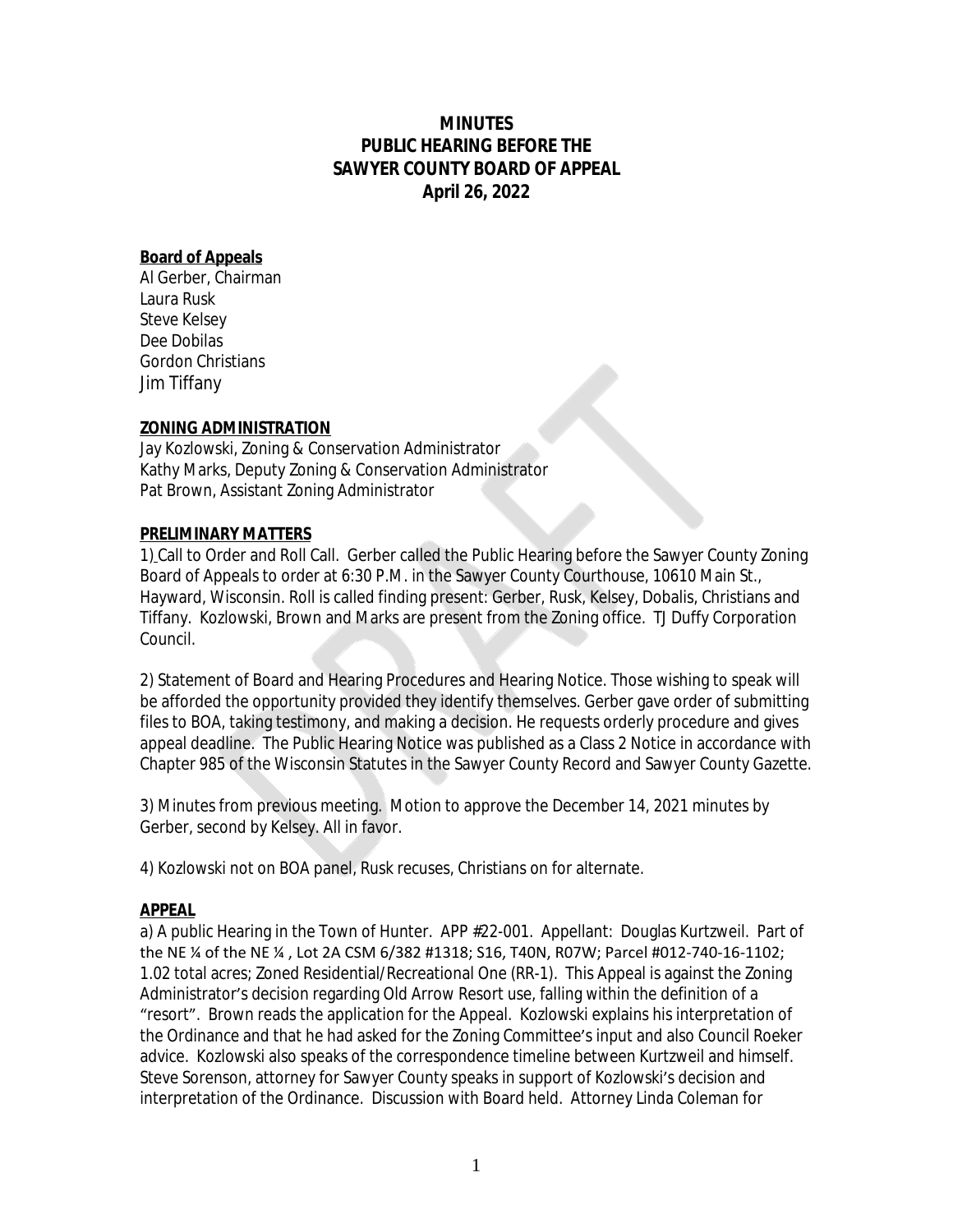Douglas Kurtzweil speaks against the decision of the Zoning Administrator, Kozlowski. Douglas Kurtzweil, appellant hands out 2022 advertising, photos and online advertising. Linda Coleman, Attorney for Kurtzweil speaks of the definition of a resort in the Sawyer County Ordinance. Linda Zillmer, Edgewater property owner speaks that resorts are not allowed in the RR-1 and RR-2 zone district. Laura Rusk, Town of Hunter Chairman speaks of the zone districts and resorts not allowed in them. Also Rezone and Conditional Use permits needed to have a resort. Benjamin Kurtzweil, Sawyer County resident speaks of resorts and the amenities. Attorney Steve Sorenson speaks of the definition of a resort and that in this case it is not a resort. He also speaks of seller's permits, business use, and interpreting the Ordinance. Discussion with Board held. Kozlowski rebuts comments and adds that the decision was made with the Zoning Committee. David Toczak, owner speaks of the name of the business and what it means. Linda Coleman, attorney for Kurtzweil speaks of the BOA being the judge and that this is a resort. Steve Sorenson, Sawyer County attorney speaks to the Board that this is not a de novo. Discussion by Board and Kozlowski. Laura Rusk, Town of Hunter Chairman speaks that Jay is not the bad guy. That the property needs to have a rezone and a conditional use permit to be able to be run as a resort. Kozlowski responds that could be considered "spot zoning" and that a CUP would not be allowed because of dimensional requirements. TJ Duffy, attorney for BOA speaks of no business being run out of the two cabins. Dee Dobalis, BOA member speaks of the name being a tribute to the previous owners. Discussion continues with Board. Motion by Gerber to deny the Appeal, second by Dobalis. No discussion. Roll call finds Dobalis – yes, Tiffany – yes, Kelsey – no, Christians – yes, Gerber – yes. 4 to 1. Request denied. Findings: Zoning Administrator and Zoning Committee followed the letter of the law as appears Sawyer County Zoning Ordinance and Shoreland Zoning Ordinance.

Break for 5 minutes. Meeting called back to order by Gerber.

### **VARIANCE APPLICATIONS**

a) A Public Hearing for the Town of Bass Lake. VAR #22-001. Stipulation and Order to Remand for Reconsideration consistent with applicable Law. Owner: Dean & Heide Miller. Part of Government Lot 4, Lot 3 CSM 12/357 #3034; S06, T39N, R08W; Parcel #002-839-06-5404; .260 total acres; Zoned Residential/Recreational One (RR-1). Application requested: 3 specific elements of an after-the-fact variance request. 1) The construction of a patio/walkway area that is outside of the existing footprint area of the existing cantilever portion. This would be viewed as a 1' x 21' expansion area of the patio and wing-wall closer to the water. 2) The second element of the request has 2 specific expansions related to the same area. First is the relocation of an existing retaining wall not within the existing foot print. This existing retaining wall was relocated further from the water. The second specific request is by moving the retaining wall further back a smaller portion of walkway was added. The approximate size of the walkway expansion area is an 11' x 4' triangular portion. 3) Is the expansion of a walkway area that is approximately 1.5' x 5'. There was an existing walkway which was allowed for replacement and expansion of the patio area underneath the cantilever portion. However, there was a small gap where there wasn't an existing walkway area which has now expanded. All of these setbacks would be measured at 1' to the OHWM of Lac Courte Oreilles at the closest point. All other setbacks would be met. Variance requested as: All of the variance elements would be subject to the Section 6.1 Shorleand Setbacks of the Sawyer County Zoning Shoreland-Wetland protection ordinance would require the prior granting of a Variance for any new structures not within the existing footprint of the existing structures closer than 75'. This proposed request would be for an A-T-F Variance of a 1' shoreline setback for the elements previously described.